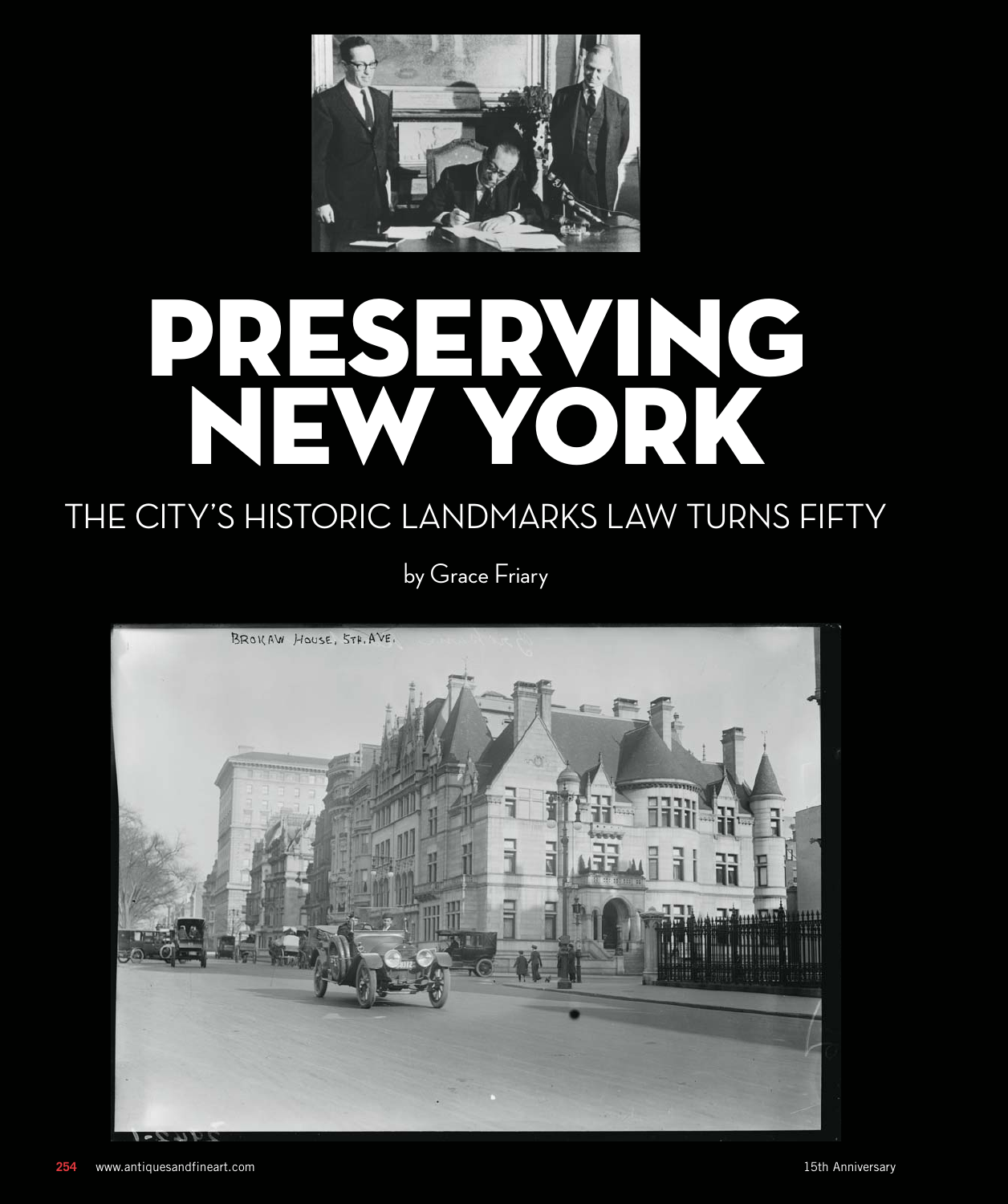# **PREVIOUS PAGE TOP**

**Fig. 1:** On April 19, 1965, Mayor Wagner signed the legislation for the New York City Landmarks Law. City Council member Seymour Boyers at his left and Geoffrey Platt, the first chair of the Landmarks Preservation Commission, at his right. Courtesy, Margot Gayle.

# **PREVIOUS PAGE BOTTOM**

**Fig. 2:** The Brokaw Mansion, 1 East 79th Street; built 1887–1890, Rose and Stone, architects. The public outcry and scathing press coverage relating to the threat to and actual demolition of this significant building in the mid-1960s were some of the key factors that led Mayor Robert F. Wagner, Jr. to sign landmarks legislation into law on April 19, 1965. Image circa 1910–1915. Courtesy, Library of Congress Prints & Photographs Division, Washington, D.C. (LC-DIG-ggbain-15066).

# **BOTTOM LEFT**

**Fig. 3:** The photograph depicts the Brokaw Mansion in the process of demolition and accompanied an article in the April 11, 1965 issue of the *New York Herald-Tribune.* This stark image dramatizes the extreme vulnerability of New York's architectural treasures prior to the passage of New York's Landmarks Law. Courtesy, Queens Borough Public Library, New York Herald Tribune Collection.

## **BOTTOM RIGHT**

**Fig. 4:** Savoy-Plaza Hotel, Fifth Avenue at 59th Street; built in 1927, McKim, Mead & White, architects. Shown flanked by the Plaza and Sherry-Netherland Hotels; photo by Samuel H. Gottscho, February 12, 1933. The prominence of the Savoy-Plaza in both the life and look of New York City made the announcement of its planned demolition another shock to New Yorkers; destroyed 1965. Courtesy, Library of Congress Prints & Photographs Division (LC-G612-T01-19617).



n April 19, 1965, New York's Mayor Robert F.<br>Wagner, Jr. signed the New York City Landmarks<br>Law, over a half-century in the making, which finally<br>provided legal protection for the city's treasured Wagner, Jr. signed the New York City Landmarks Law, over a half-century in the making, which finally provided legal protection for the city's treasured buildings, neighborhoods, and special places (Fig. 1). By the time the law was passed scores of architecturally significant buildings had been lost to the wrecking ball, among them the Brokaw Mansion (Figs. 2, 3), the Savoy-Plaza Hotel (Fig. 4), the Produce Exchange (Fig. 5) and Schwab House (Fig. 6). Battle weary from decades of losses, New York's preservation community rejoiced at

finally winning the right to protect the city's landmarks.

At the heart of the law was the creation of a Landmarks Preservation Commission, an eleven-member board to be made up of a minimum of three architects, a historian, a city planner or landscape architect, a realtor, and at least one resident of Brooklyn, Queens, Manhattan, the Bronx, and Staten Island. While the law's passage could not bring back the scores of demolished buildings that held so much of New York's history, it was the legal mechanism needed to counter developers and planners wanting to build a city of the future at the expense of its past.*<sup>1</sup>*

Often believed to have been passed in response to public outrage at the 1963 destruction of Pennsylvania Station (Figs.7a, b), the

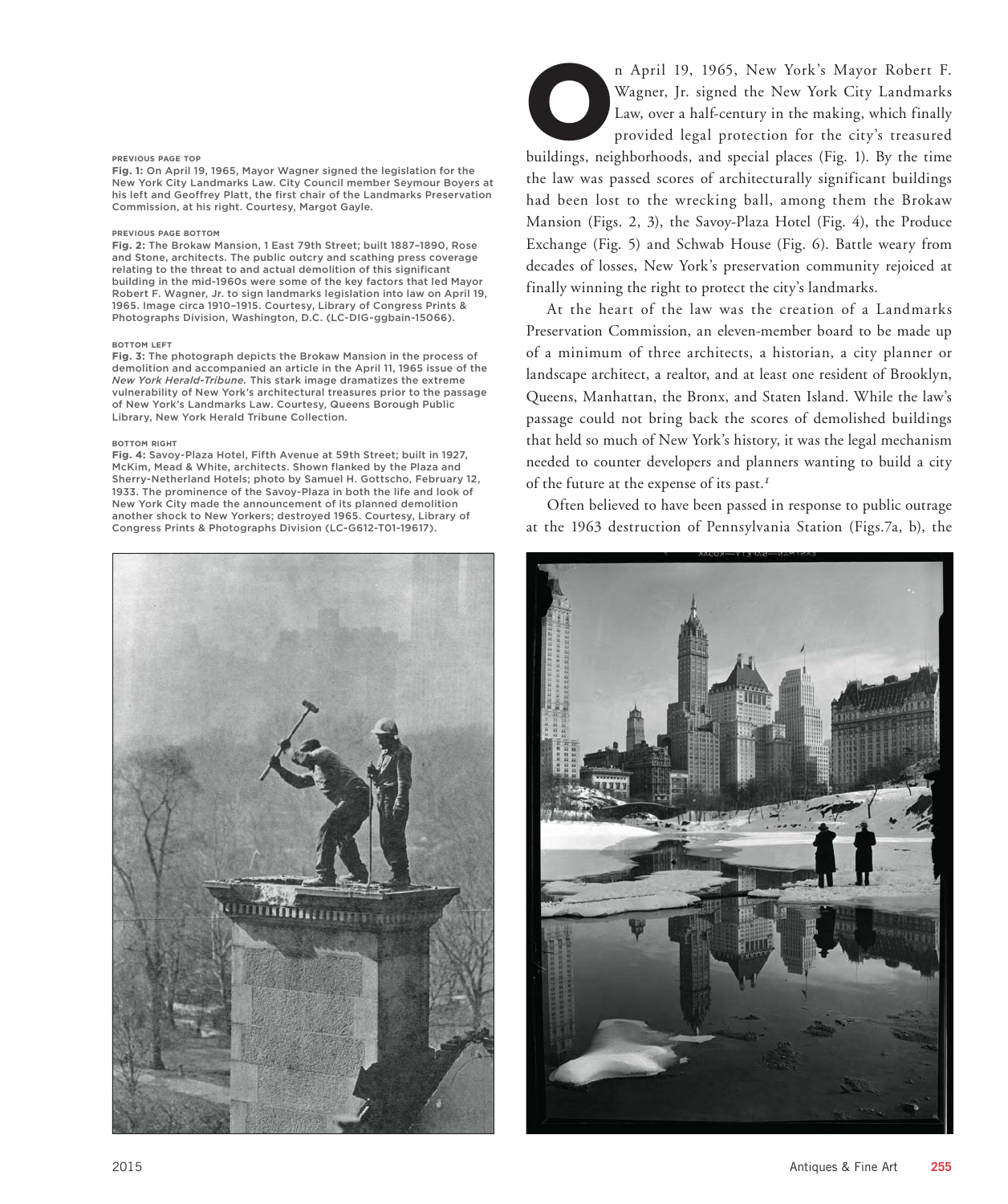

**Fig. 5:** Produce Exchange, Broadway at Bowling Green; built 1884; George B. Post, architect. Architectural historian Talbot F. Hamlin, who called the Produce Exchange the best of Post's work, vehemently objected to the building's 1957 demolition, asking whether New Yorkers were "such slaves to economic pressures that they can have no say in what they see, no power to preserve what they love?" Nevertheless, the building was replaced with 2 Broadway, which was derided by critics. Nathan Silver, in his 1967 book *Lost New York,* wrote: "The produce exchange, one of the best buildings in New York, was replaced…by one of the worst." Image ca. 1904. Courtesy, Library of Congress Prints & Photographs Division, Washington, D.C. (LC-D401-17551).



**Fig. 6:** Charles M. Schwab House, Riverside Drive between West 73rd and West 74th Streets; built 1902–1906, Maurice Hébert, architect. c. 1910–20; This extravagant, seventy-five room mansion was one of the grandest residences ever built in Manhattan. Schwab went bankrupt in the Wall Street Crash of 1929 and bequeathed the house to New York City as an official residence for the city's mayors in 1939. However, reform-minded Mayor Fiorello La Guardia refused to live there and it was eventually demolished in 1948 and replaced with an apartment building; Image ca. 1910–1920. Courtesy, Library of Congress Prints & Photographs Division, Washington, D.C. (LC-DIG-det-4a24599).

Landmarks Law actually has its origins in the mid-nineteenth century when a fascination with historic sites generated public interest in saving important landmarks grew and led to the formation of large numbers of patriotic societies—among them, the Mount Vernon Ladies Association of the Union, the first national preservation organization and the oldest women's patriotic society in the United States.

The city's most influential activist in the nineteenth century, Andrew Haswell Green (1820–1903), founded the American Scenic and Historic Preservation Society in 1895. The first organized preservation lobby, and an umbrella organization for the nascent movement, the ASHPS attracted such influential supporters as John D. Rockefeller Jr. and J. Pierpont Morgan. Early twentiethcentury preservation battles included saving high visibility sites such as the Morris-Jumel Mansion in upper Manhattan and historic Fraunces Tavern, one of the city's oldest buildings. In 1913, the American Scenic and Historic Preservation Society teamed with the Municipal Art Society and other civic advocates in an effort to stem the growth of the visual pollution caused by outdoor advertising along one of the city's emerging grand promenades, Fifth Avenue. Their combined efforts were thwarted for lack of regulatory legislation.

Perhaps the most effective preservation advocate was New York civic activist, lawyer, and one-time president of the Municipal Art Society, Albert Sprague Bard (1866–1963). His Bard Act, passed in 1956, gave municipalities the right to create laws to protect their landmarks. Although he did not live to see the Landmarks Law signed, the Bard Act was the legal prerequisite for its creation.

Though during the past fifty years the Landmarks Preservation Commission has designated nearly 1,400 individually significant buildings and 111 historic districts, preservation activist Anthony C. Wood in his book *Preserving New York: Winning the Right to Protect a City's Landmarks* (2007) argues that the Landmarks Law needs constant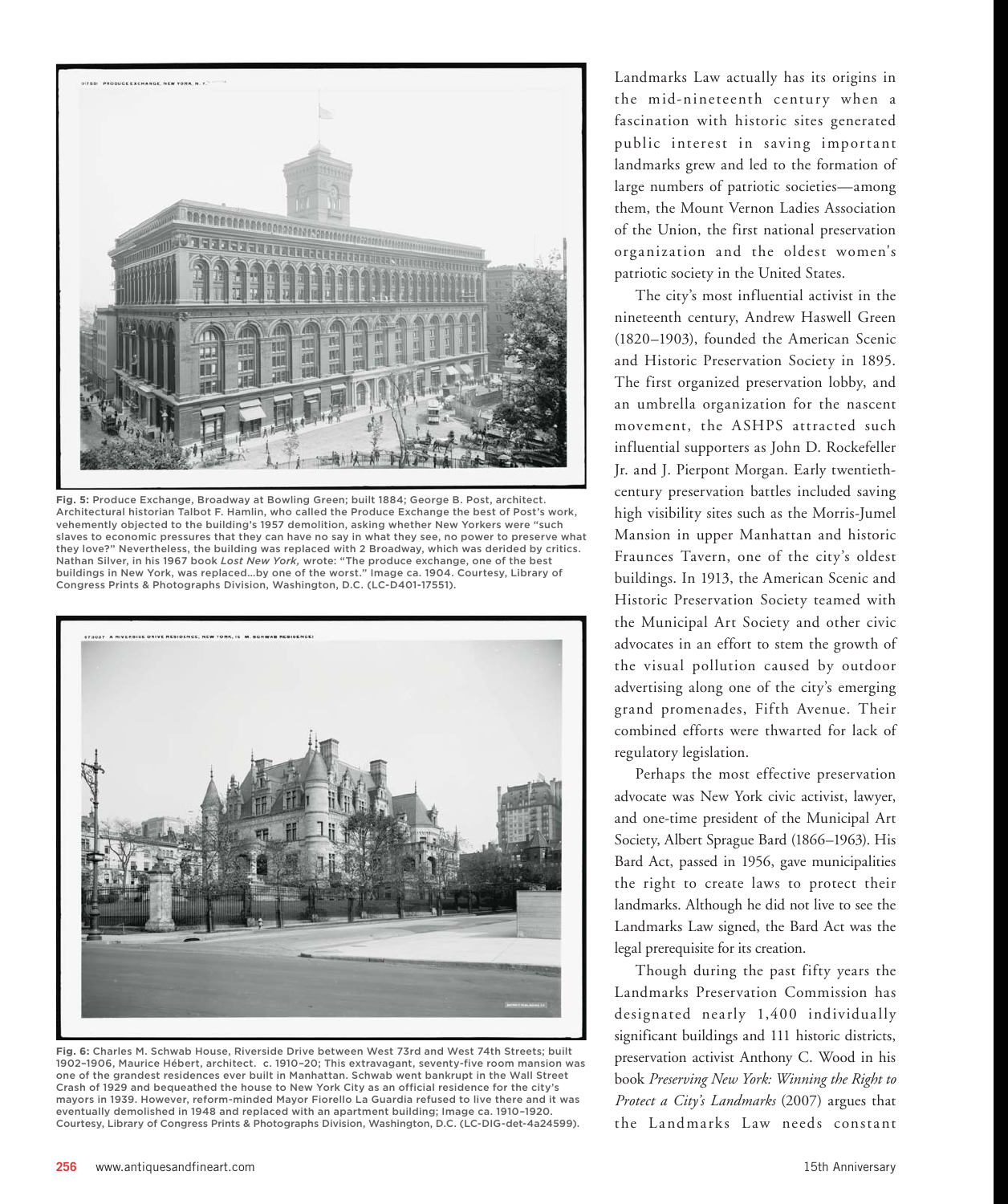

Fig. 7a, b: The Waiting Room and exterior of Pennsylvania Station between 31st and 34th Streets and 7th and 8th Avenues;<br>built 1910, McKim, Mead & White, architects. Image ca. 1911; Courtesy, Library of Congress Prints & P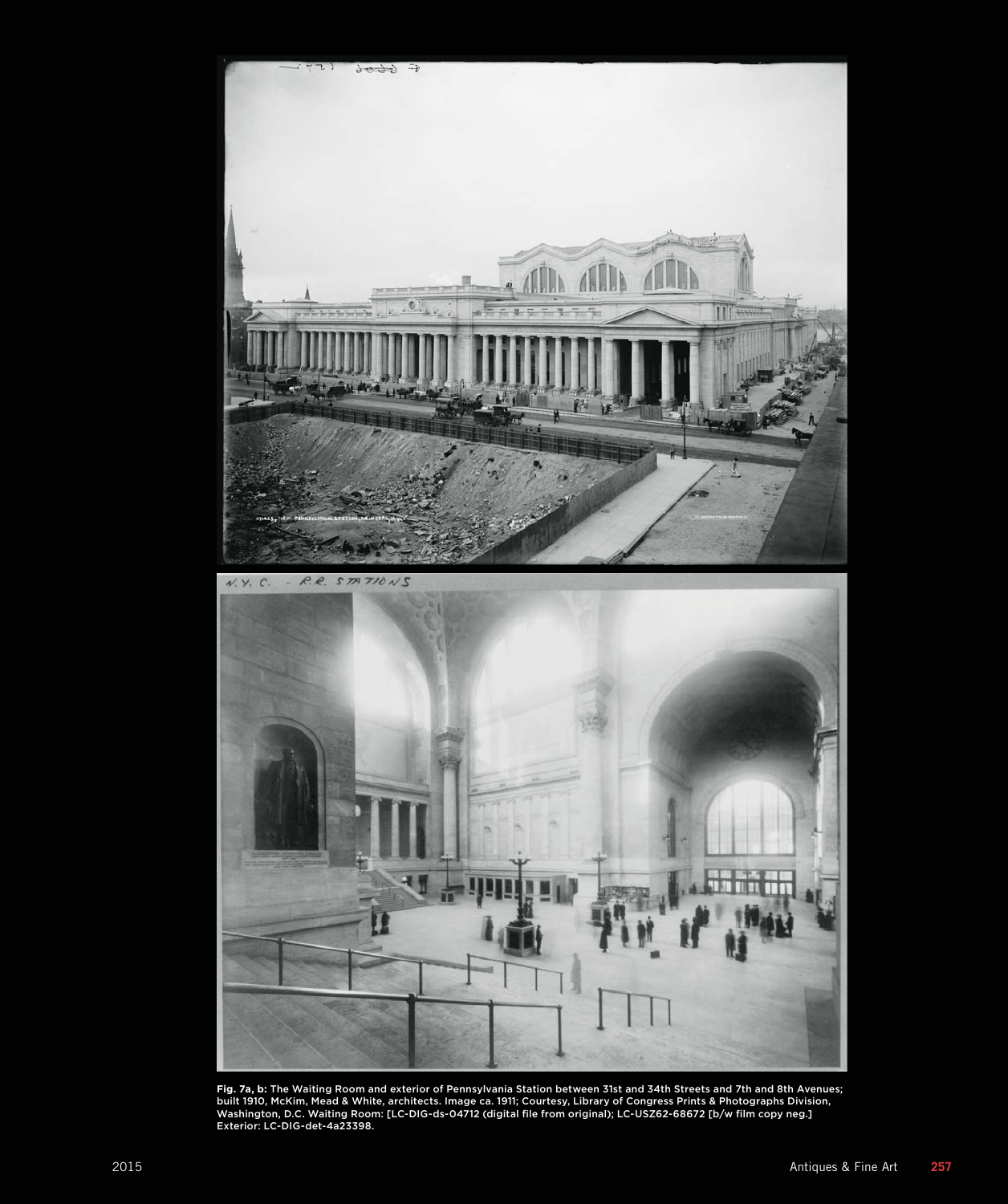

Fig. 8: Singer Building, Liberty Street and Broadway; built 1908–1909, Ernest Flagg, architect. Even since the passage of the<br>Landmarks Law, New York has lost some incredible architectural treasures. The headquarters of th